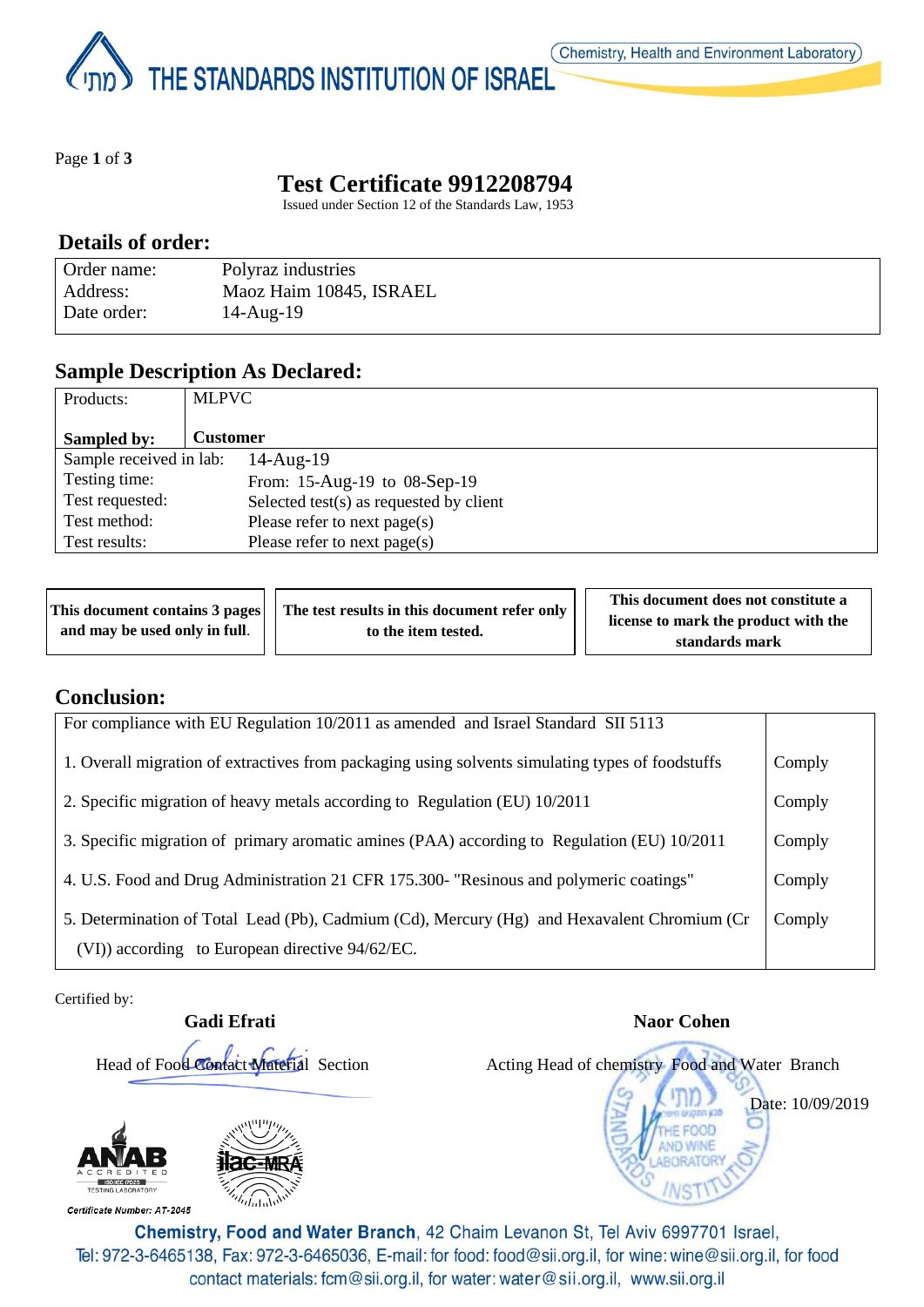THE STANDARDS INSTITUTION OF ISRAEL

Page **2** of **3**

## **Test Certificate No.9912208794**

Issued under Section 12 of the Standards Law, 1953

*Description:* PVC/PE Sheet and thermoforming products from it, PE is food contact layer. *Aqueous and alcoholic foodstuffs, acidic, oily, milk products and dry food products for hot fill conditions at a temperature between 70ºC for 2 hours, or heating up to 100ºC for up to 15 minutes and also for prolonged storage at 40ºC and bellow (refrigerated and deep-frozen storage).*

#### *1- Overall Migration Protocol*

Selection of test conditions as specified to Regulation 10/2011 Annex III, V; Selection of test method: EN 1186-1

| <b>Tested sample</b> | <b>Food Simulants</b>     | <b>Test conditions</b>    | Extractives, mg/sq. dm | Limit, mg/sq. dm |
|----------------------|---------------------------|---------------------------|------------------------|------------------|
| <b>MLPVC</b>         | $A$ ( <i>Ethanol</i> 10%) | 10 days at $40^{\circ}$ C |                        | 10               |
| <b>MLPVC</b>         | $B$ (Acetic Acid 3%)      | 10 days at $40^{\circ}$ C | 2.5                    | 10               |
| MLPVC                | $D2$ (Olive oil)          | 10 days at $40^{\circ}$ C |                        | 10               |

| 2-Specific migration of metals according to Regulation (EU) 10/2011                                              |                                                                          |          |                |  |  |
|------------------------------------------------------------------------------------------------------------------|--------------------------------------------------------------------------|----------|----------------|--|--|
| Selection of test method: EN 13130-1 and sample preparation in 3 w/w % acetic acid at 40 $\degree$ C for 10 days |                                                                          |          |                |  |  |
|                                                                                                                  | Method: ICP-AES (inductively argon coupled plasma emission spectroscopy) |          |                |  |  |
| Soluble metal                                                                                                    | SML, ppm                                                                 | MDL, ppm | Results, ppm   |  |  |
| <b>Barium</b>                                                                                                    |                                                                          | 0.1      | ND             |  |  |
| Cobalt                                                                                                           | 0.05                                                                     | 0.05     | ND             |  |  |
| Copper                                                                                                           |                                                                          | 0.1      | ND.            |  |  |
| <i>Iron</i>                                                                                                      | 48                                                                       |          | ND             |  |  |
| Lithium                                                                                                          | 0.6                                                                      | 0.1      | N <sub>D</sub> |  |  |
| Manganese                                                                                                        | 0.6                                                                      | 0.1      | ND             |  |  |
| Zinc                                                                                                             | 25                                                                       | 0.5      | ND             |  |  |
| Aluminum                                                                                                         |                                                                          | 0.1      | ND             |  |  |
| Nickel                                                                                                           | 0.02                                                                     | 0.01     | ND             |  |  |

Note:

ppm=mg/kg (1,000 ppm=1,000 mg/kg=0.1%); SML = Specific Migration Limit;x ND= Not Detected (<MDL); MDL=Method Detection Limit;

| 3- Specific migration of Primary aromatic amines (PAA)- according to Regulation (EU) 10/2011                  |                |                           |     |      |  |  |
|---------------------------------------------------------------------------------------------------------------|----------------|---------------------------|-----|------|--|--|
| As specified in Regulation (EU) No. 10/2011 ANNEX III and V. Method: In-house method                          |                |                           |     |      |  |  |
| <b>Test conditions</b><br><b>Food Simulants</b><br>Extractives, mg/kg<br>Limit, mg/kg<br><b>Tested sample</b> |                |                           |     |      |  |  |
| MLPVC -                                                                                                       | Acetic acid 3% | 10 days at $40^{\circ}$ C | ND. | 0.01 |  |  |

#### *4- Total Extractives –21 FDA 175.300*

As specified in U.S Food and Drug Administration 21 FDA 175.300 table 2 condition of use: D

| <b>Tested sample</b> | <b>Simulants</b> | <b>Test conditions</b>     | Extractives, $mg/in^2$ | Limit, $mg/in^2$ |
|----------------------|------------------|----------------------------|------------------------|------------------|
| <b>MLPVC</b>         | Distilled water  | 2 hours at 150 deg. $F$    | <0.1                   | 0.5              |
| <b>MLPVC</b>         | Heptane          | 30 minutes at 100 deg. $F$ | 0.1                    | 0.5              |
| <b>MLPVC</b>         | Ethanol 8%       | 2 hours at 150 deg. $F$    | <0.1                   |                  |

Chemistry, Food and Water Branch, 42 Chaim Levanon St, Tel Aviv 6997701 Israel, Tel: 972-3-6465138, Fax: 972-3-6465036, E-mail: for food: food@sii.org.il, for wine: wine@sii.org.il, for food contact materials: fcm@sii.org.il, for water: water@sii.org.il, www.sii.org.il